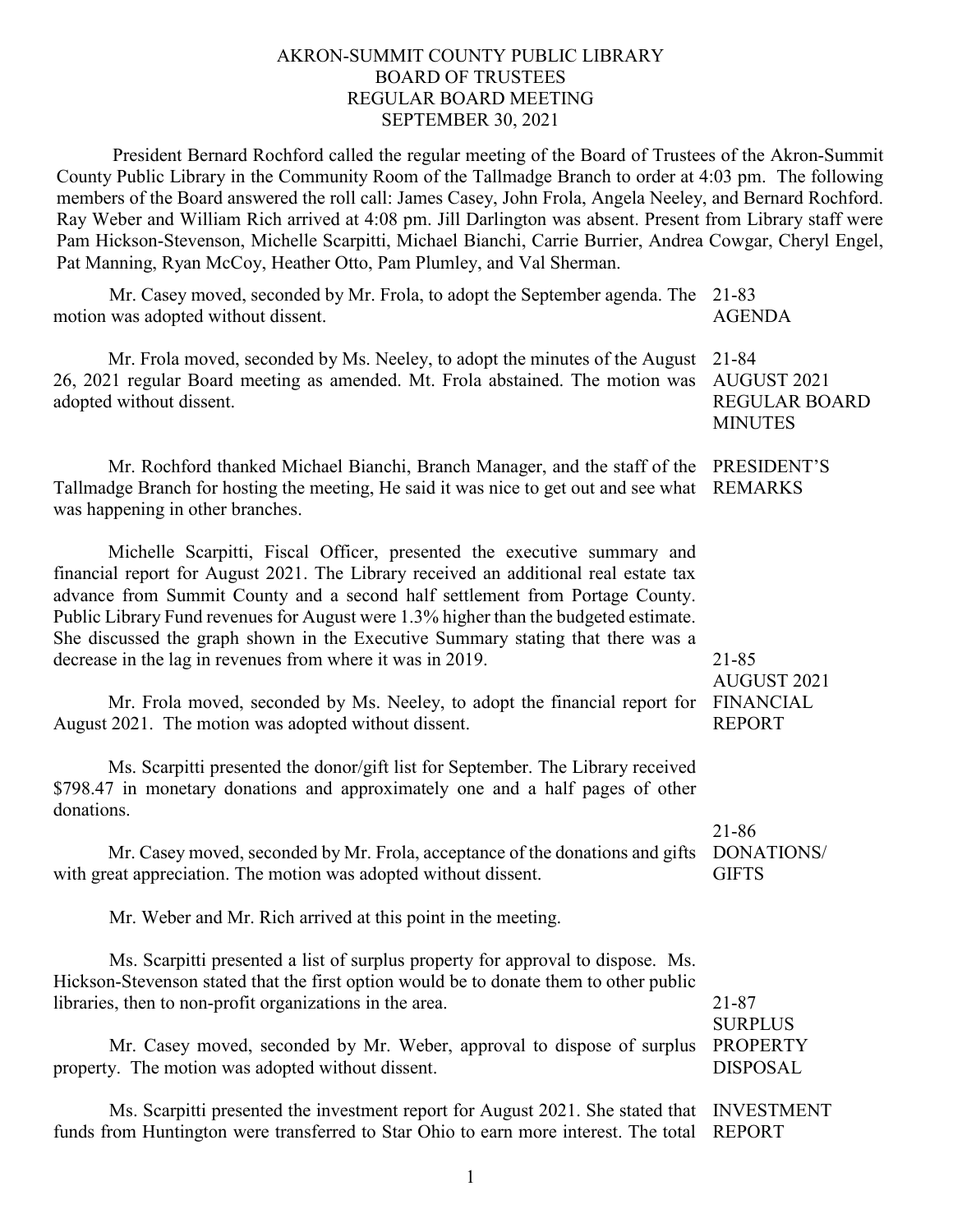interest earned in August was \$2,711.78, with 88% of the total credited to the General Fund.

[The investment report is appended to the minutes.]

Ms. Otto presented the personnel report for September 2021 and stated that there were no changes since the report was sent to the Board. She also stated that there were two retirements listed this month. The Board gave their regards and thanks to the retirees.

# **AKRON-SUMMIT COUNTY PUBLIC LIBRARY Personnel Report –September 2021**

| <b>RESIGNATIONS:</b>                |                                                                   |                    |                                         |  |
|-------------------------------------|-------------------------------------------------------------------|--------------------|-----------------------------------------|--|
| <b>Employee</b><br>Berry, Allison   | <b>Classification</b><br><b>Student Assistant</b>                 | Date<br>08/31/2021 | <b>Agency</b><br><b>Highland Square</b> |  |
| Fertig, Jeremy                      | <b>Student Assistant</b>                                          | 09/30/2021         | Northwest Akron                         |  |
| Goldner, Cheri                      | <b>Adult Services Librarian</b>                                   | 10/17/2021         | <b>Special Collections</b>              |  |
| Harris, Tiffany                     | Public Service Assistant II P-T                                   | 09/22/2021         | Circulation                             |  |
| Kovach, Jerry                       | APD/Security                                                      | 06/29/2021         | APD/Security                            |  |
| Mathews, Edward                     | APD/Security                                                      | 09/06/2021         | APD/Security                            |  |
| Tran, Alexander                     | <b>Student Assistant</b>                                          | 9/11/2021          | Children's Library & Teen               |  |
| Walker, Melissa                     | <b>Adult Services Librarian</b>                                   | 09/11/2021         | Business, Gov't, & Science              |  |
| <b>SELECTIONS:</b><br>Adkins, Emily | Substitute Public Service Assistant I                             | 08/30/2021         | Subs                                    |  |
| Bagley, Carolyn                     | Public Service Assistant II                                       | 09/27/2021         | Ellet                                   |  |
| Grimm, Max                          | Substitute Public Service Assistant I                             | 08/30/2021         | Subs                                    |  |
| Jackson, Odessa                     | Public Service Assistant II F-T                                   | 09/30/2021         | Kenmore                                 |  |
| Kist, Jacqueline                    | <b>Student Assistant</b>                                          | 09/13/2021         | Northwest Akron                         |  |
| Nyeste, Sandy                       | Public Service Assistant II P-T                                   | 09/27/2021         | Northwest Akron                         |  |
| Pildner, Jill                       | Material Processor P-T                                            | 09/13/2021         | Magazines & Newspapers                  |  |
| Rana, Asiyah                        | <b>Student Assistant</b>                                          | 08/30/2021         | Northwest Akron                         |  |
| Rogers, Sidney                      | <b>Student Assistant</b>                                          | 08/30/2021         | Kenmore                                 |  |
| Sachs, Abigail                      | <b>Technical Services Assistant</b>                               | 09/27/2021         | <b>Technical Services</b>               |  |
| Whanger, Halle                      | <b>Student Assistant</b>                                          | 09/27/2021         | Green                                   |  |
| <b>PROMOTIONS:</b>                  |                                                                   |                    |                                         |  |
| Butcher, Zachary                    | Public Service Assistant I P-T<br>Public Service Assistant II P-T | 08/30/2021         | Circulation<br>Circulation              |  |
| Harris, Tiffany                     | Public Service Assistant I P-T<br>Public Service Assistant II P-T | 08/30/2021         | Circulation<br>Circulation              |  |
| Lamb, Kylie                         | Public Service Assistant I P-T<br>Public Service Assistant II P-T | 08/30/2021         | Circulation<br>Circulation              |  |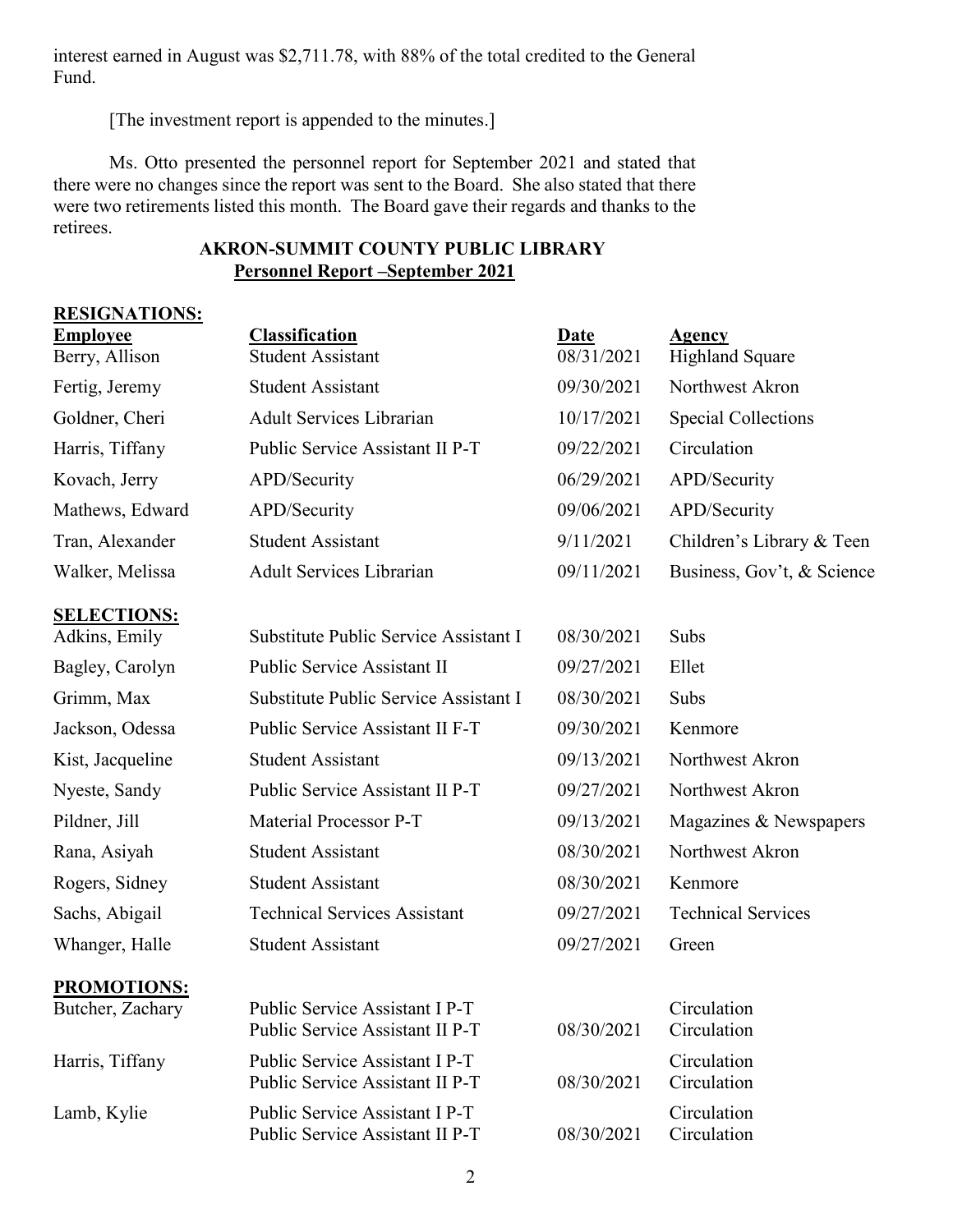| Vazquez, Brittany | Public Service Assistant I P-T<br>Public Service Assistant II P-T | 08/30/2021 | Circulation<br>Circulation          |
|-------------------|-------------------------------------------------------------------|------------|-------------------------------------|
| Turley, Breanna   | Public Service Assistant II F-T<br>Human Resources Assistant      | 09/27/2021 | Tallmadge<br><b>Human Resources</b> |

## **CHANGE OF CLASSIFICATION (STATUS):**

| <b>Employee</b>     | <b>Classification</b>                                            | <b>Date</b> | <b>Agency</b>                                          |
|---------------------|------------------------------------------------------------------|-------------|--------------------------------------------------------|
| Alberts, Kimberly   | Children's Librarian Part-Time<br>Children's Librarian Full-Time | 09/07/2021  | Children's Library & Teen<br>Children's Library & Teen |
| <b>Employee</b>     | <b>Classification</b>                                            | <b>Date</b> | <b>Agency</b>                                          |
| Howell, Joe         | Public Service Assistant II                                      |             | <b>Public Services</b>                                 |
|                     | Public Service Assistant II                                      | 09/20/2021  | Portage Lakes                                          |
| <b>RETIREMENTS:</b> |                                                                  |             |                                                        |
| <b>Employee</b>     | <b>Classification</b>                                            | <u>Date</u> | <b>Agency</b>                                          |
| Daly, Michael       | <b>Adult Services Librarian</b>                                  | 10/16/2021  | Richfield                                              |
| Nay, Linda          | <b>Facilities Services Assistant</b>                             | 11/30/2021  | <b>Facilities Services</b>                             |
| Daly, Michael       |                                                                  |             |                                                        |

11/15/10 – 06/03/12 - PSA Sub, Public Services 06/04/12 – 05/01/16 - PSA II FT, Maple Valley 05/02/16 – 10/16/21 - Librarian, Adult Services, Richfield 10/17/21 – Retirement

### **Nay, Linda**

| $01/24/97 - 11/07/99$ - Clerk Typist, Science and Technology               |
|----------------------------------------------------------------------------|
| $11/08/99 - 12/29/02$ - Technical Services Asst., Technical Services       |
| $12/30/02 - 12/23/06$ - Administrative Assistant, Facilities Services      |
| $12/24/06 - 11/30/21$ - Facilities Services Assistant, Facilities Services |
| $12/01/21$ – Retirement                                                    |

# **NUMBER OF STAFF MEMBERS**

|                              | 06.16.09 | 06.09.10 | 09.19.19 | 09.14.20 | 09.15.21 |
|------------------------------|----------|----------|----------|----------|----------|
| Full-Time Staff:             | 291      | 270      | 273      | 258      | 252      |
| 80 Hrs. Exempt               |          |          |          |          | 43       |
| 75 Hrs. Non-Exempt           |          |          |          |          | 209      |
| Part-time/Job-Share Staff:   | 68       | 54       | 46       |          | 38       |
| <b>Student Assistants:</b>   | 86       | 73       | 72       | 59       | 39       |
| Total number of Staff:       | 445      | 397      | 391      | 364      | 329      |
| <b>Full-Time Equivalents</b> | 339      | 307      | 305      | 290      | 273      |

## **NOTE: These numbers cannot be compared from month to month for the following reason: the numbers may not reflect additions and deletions to the payroll system as the changes are made immediately prior to or after the date the personnel action is effective**.

Mr. Rich moved, seconded by Mr. Casey, to adopt the September Personnel 21-88 Report. The motion was adopted without dissent. PERSONNEL REPORT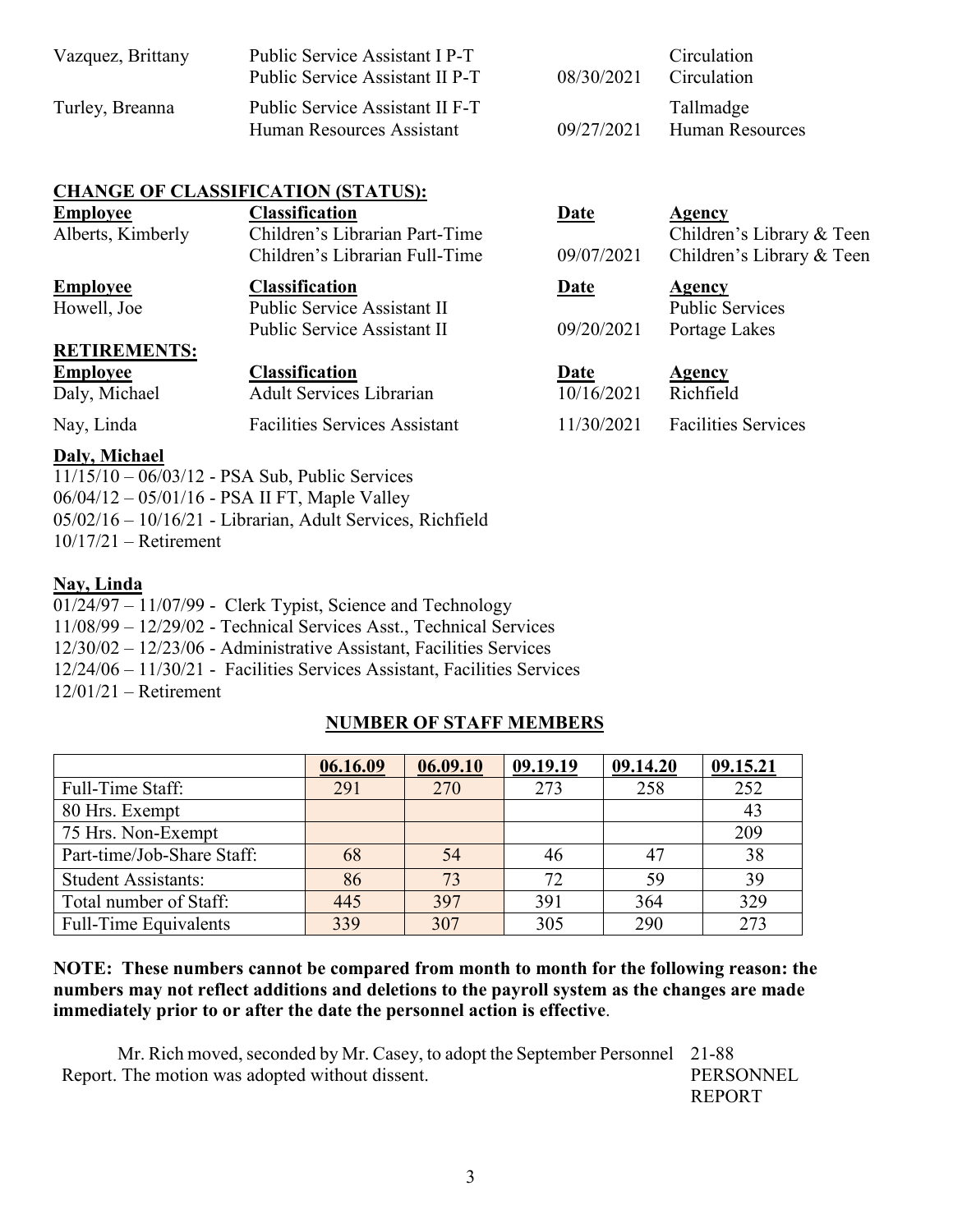Ms. Hickson-Stevenson reported the Summit County Library Trustees EXECUTIVE Council meeting was scheduled for October 14. Complete census numbers for DIRECTOR'S 2020 were proving difficult to obtain, so discussion is ongoing to determine if the REPORT 2010 figures should be used for another year.

She then reported that the Library has distributed approximately 8,000 COVID-19 at-home test kits. Customers are being encouraged to make an appointment and use the outside pickup service.

Ms. Hickson-Stevenson next introduced the Tallmadge Branch Manager, Michael Bianchi, to make some comments on the Tallmadge Branch Friends group. Mr. Bianchi stated that the Tallmadge Branch had a Friends of the Library group before there was a branch. The group is very plugged into the community and helps the branch a great deal. The Friends awarded three scholarships last year and have purchased a scanner for the branch. The Tallmadge Friends Board consists of 25 people who are all consistently supportive and are role models for other Library Friend groups and other organizations in town.

Mr. Weber read the following report.

*Report of Buildings and Grounds Committee Meeting Monday, September 13, 2021 4:30 pm*

BLDGS & GROUNDS COMMITTEE MEETING REPORT

*The Buildings and Grounds Committee met in the Lolita K. Adair Board Room at Main Library on Wednesday, May 26, 2021.* 

*Committee Chair Ray Weber called the meeting to order at 4:29 pm, with committee members Jim Casey, and Jill Darlington. Committee member Bernie Rochford listened to the meeting through a telephone call. Also attending were staff members Pam Hickson-Stevenson, Peter Schantz, and Barb White.* 

*Mr. Casey moved, seconded by Mrs. Darlington, to adopt the agenda. The motion was adopted without dissent.* 

*Mr. Schantz presented an overview of Main Library's heating and cooling systems and of Akron Energy Systems (AES). He showed pictures of and shared facts about six air handlers, two gas-fired boilers, two chillers, the cooling tower and its pumping station, the tower water tank, the chiller piping configuration, and the HVAC controls. The age and condition of the HVAC pieces of equipment vary but most concerning at this time are the controls, the water tank and the smaller chiller. The cost, in current dollars, to replace the various pieces over the next ten years is estimated at \$2 million.*

*Mr. Schantz next described the potential benefits of partnering with AES to provide direct steam and chilled water. He provided a brief history of the organization and explained that if Main Library were to become a customer of AES, the current boilers, chillers, pumping station, cooling tower, and tower water tank would be removed from service. He also explained that, while the financial benefits are not yet finalized, the Library stands to save money by not having to replace much of the HVAC equipment, and be reducing energy consumption of natural gas and electricity.*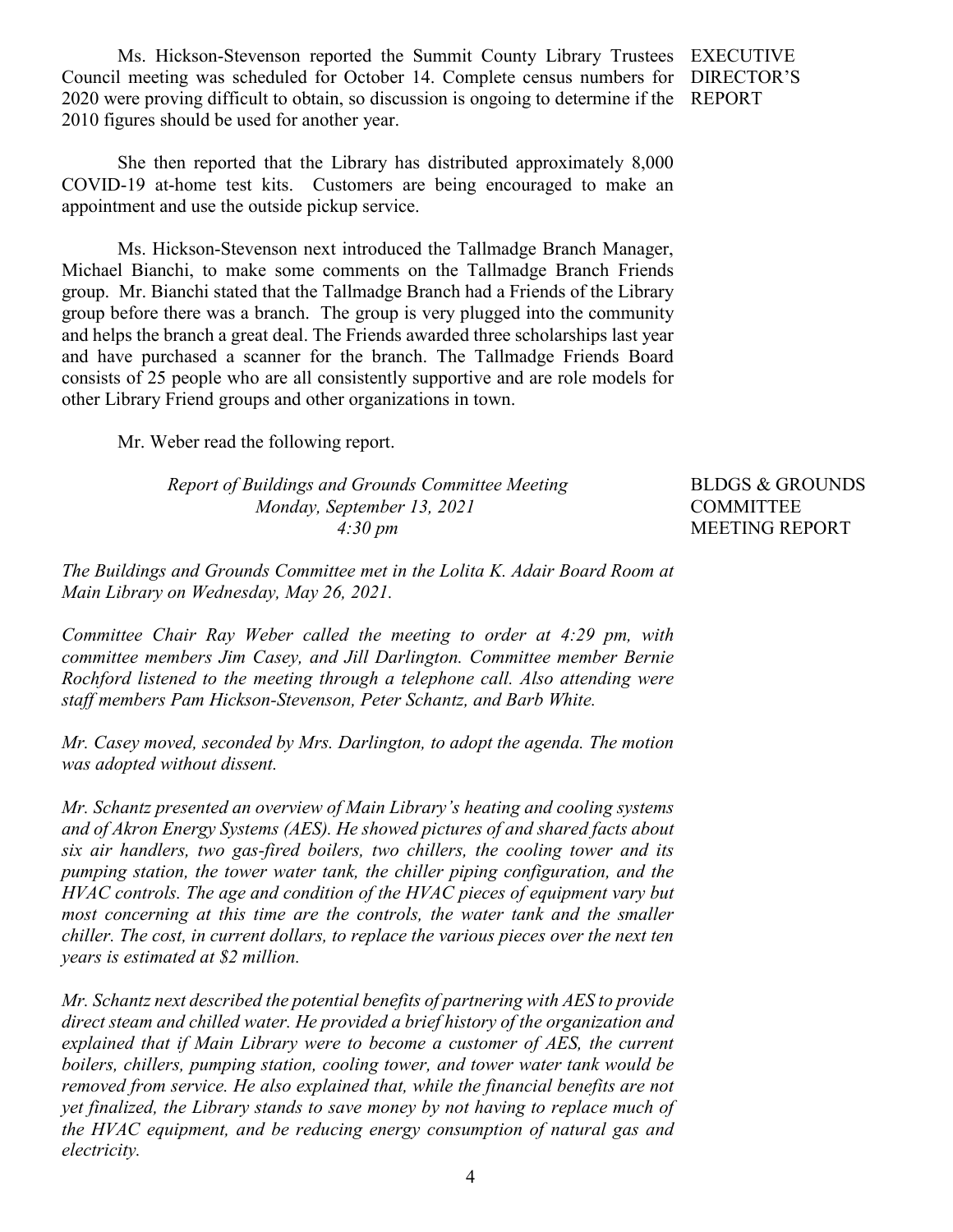*Ms. Hickson-Stevenson and Mr. Schantz recommended that the Committee meet again in early to mid-October at the AES facility on Opportunity Parkway for a tour of the plant and a presentation from the President/CEO. The financial information will be finalized by then. All Library Trustees will be encouraged to attend that meeting.*

*Having reached the end of the agenda, Mr. Weber declared the meeting adjourned at 5:27 pm.*

*Pam Hickson-Stevenson Executive Director*

Ms. Hickson-Stevenson stated the next meeting will be on October 7 at the AES facility and will include a tour. Mr. Rochford and Mr. Frola cannot attend that date. Ms. Hickson-Stevenson will try to arrange a separate date for them to tour the facility.

Ms. Neeley read the following report.

#### *Report of Personnel Committee Meeting Monday, September 27, 2021 4:30 pm*

PERSONNEL **COMMITTEE** MEETING REPORT

*On Monday, September 27, 2021, the Personnel Committee met in the Lolita K. Adair Board Room at Main Library. The meeting was called to order at 4:31 pm by Committee member William Rich. Also in attendance were Committee members Bernard Rochford and Ray Weber. Angela Neeley was absent. Library staff members Pam Hickson-Stevenson, Heather Otto, and Barb White attended as well.*

*Mr. Rochford moved, seconded by Mr. Weber, to adopt the agenda. The motion was adopted without dissent.*

*Ms. Hickson-Stevenson presented three reclassification requests for the Committee's consideration.* 

*The first request pertained to the position currently titled Public Service Assistant (PSA) II (TechZone). The standard Library PSA II job description was used as a model when the TechZone@Main first opened in 2016 because the tasks, responsibilities, and customer service standards mirrored those of traditional Library PSAs. As the TechZone has grown and advanced, however, the skills needed to perform the PSA II (TechZone) job have become more specialized and technical than those needed to perform a traditional PSA II job in the Library. She explained that Library administration recommends creating the position of TechZone Assistant for the current PSA II (TechZone) employees, approving the new job description, and placing the position on Grade 8 on the Library's current salary schedule, as opposed to Grade 7 for the PSA II.*

*The second request pertained to the position currently titled Maintenance Supervisor. The Maintenance Supervisor no longer functions in a supervisory capacity. The position has not supervised any employees since December 2020, and there is no active plan to hire direct reports. While the supervisory duties were*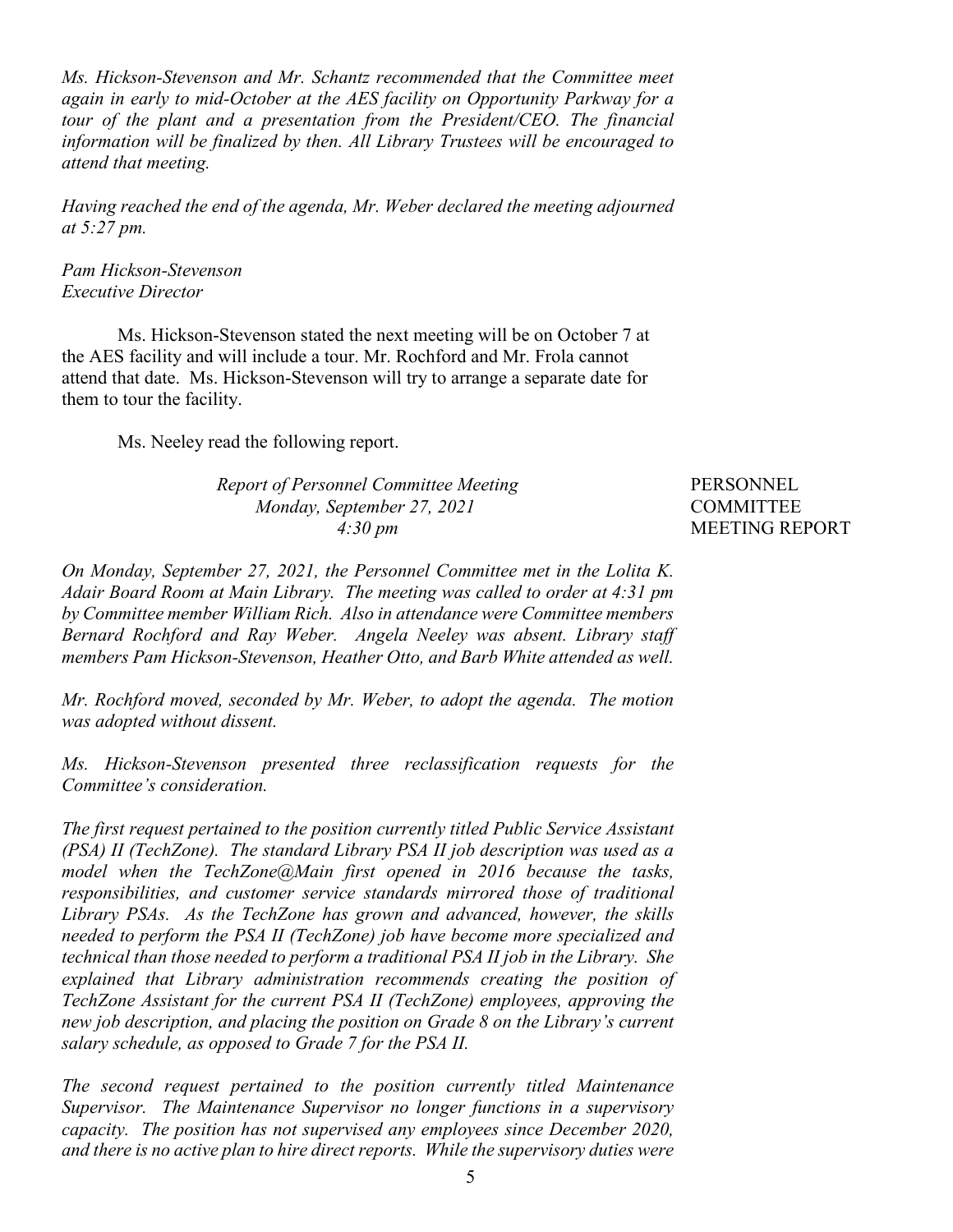*removed, additional duties were added to reflect more accurately the maintenance responsibilities of a Maintenance Specialist. Therefore, Library administration recommends creating the position Maintenance Specialist for the incumbent Maintenance Supervisor and adopting the new job description. The third request pertained to the position currently titled Facilities Services (FS) Assistant. The needs in the Facilities department are evolving and growing, and she stated, in response, that Library administration recommends a reclassification of the Facilities Services Assistant job in order to cover the additional work needed by creating a new position, FS Specialist. This position retains the original duties of the FS Assistant while modifying some of them and adding new ones that include more advanced responsibilities. The recommended reclassification would involve creating the position FS Specialist, approving the new job description, and placing the position on Grade 11 (as opposed to Grade 8 for the FS Assistant) on the Library's current salary schedule.*

*After some discussion, Mr. Weber moved, seconded by Mr. Rochford, to recommend to the Board adoption of the three reclassification actions involving Public Services Assistant II (TechZone) to TechZone Assistant, Maintenance Supervisor to Maintenance Specialist, and Facilities Services Assistant to Facilities Services Specialist. The motion was adopted without dissent, and this now comes as a recommendation to the Board.*

Mr. Rochford asked for any discussion regarding the reclassification of the RECLASSIFICATION three positions. Hearing none, the recommendation for reclassification was OF THREE adopted without dissent.

*Ms. Hickson-Stevenson next presented her request that the Committee recommend to the Board adoption of a new position and job description, that of Development Director. She briefly reviewed the reasons for creating this position, including the need for an individual with knowledge, skills, and expertise in the area of fund development; the lack of those in the current organizational structure; and the benefits to the Library that would come from hiring an individual to identify, cultivate, solicit, and steward opportunities for developing alternative sources of revenue. She commented that the Library's strategic plan includes actions related to fund development. She also highlighted the importance of growing the Library's endowment fund at the Akron Community Foundation, work that is best done by a fund development professional.*

*After some discussion, Mr. Rochford moved, seconded by Mr. Weber, to recommend to the Board adoption of the new position and job description for Development Director. The motion was adopted without dissent, and this now comes as a recommendation to the Board.*

Mr. Rochford asked for any discussion regarding the new position of CREATION OF Development Director. Hearing none, the recommendation to adopt the new position and job description was adopted without dissent.

*Mr. Rich adjourned the meeting at 5:10 pm.*

*Pam Hickson-Stevenson, Executive Director*

There was no new business.

21-89 POSITIONS

21-90 DEVELOPMENT DIRECTOR POSITION